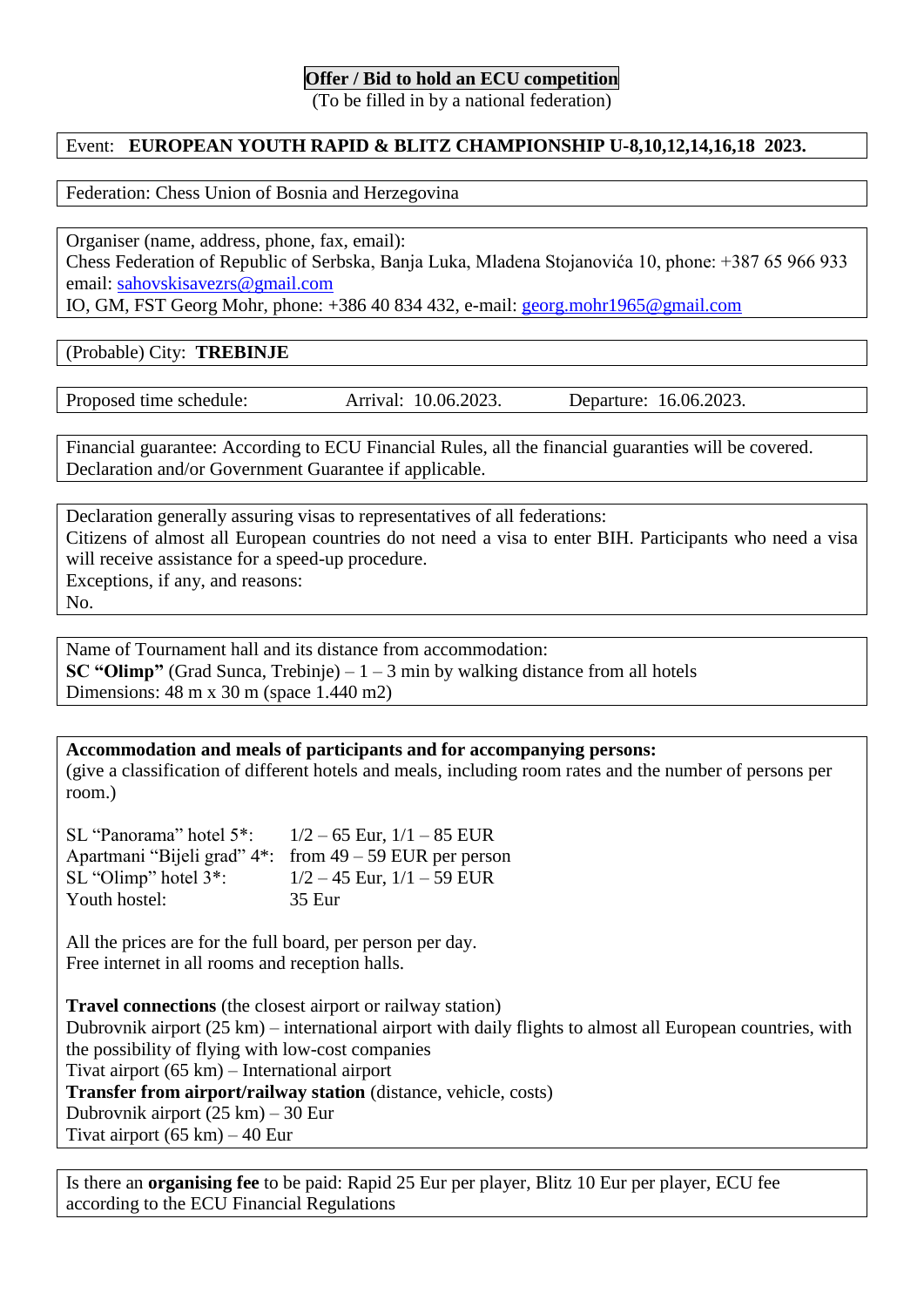| Are there:                                                      |             |                |          |            |  |
|-----------------------------------------------------------------|-------------|----------------|----------|------------|--|
| Press facilities:                                               | Telephones: | <b>YES</b>     | Telefax: | <b>YES</b> |  |
| Internet-connection:<br><b>YES</b>                              | Costs:      | free of charge |          |            |  |
|                                                                 |             |                |          |            |  |
| Internet coverage of the event:                                 |             |                |          |            |  |
| - Modern tournament website                                     |             |                |          |            |  |
| - Live game transmission of 36 boards                           |             |                |          |            |  |
| - Photo and video galleries                                     |             |                |          |            |  |
|                                                                 |             |                |          |            |  |
| Secretarial Staff (Indicate languages): English, Russian, EX-Yu |             |                |          |            |  |

The declaration that all relevant FIDE/ECU standards are met: YES

Exceptions: NO

Additional arrangements:

a) Organising team (the leader Georg Mohr) – Experienced in the organisation of many international events

b) Prize fund – 3.000 EUR in cash and 8.000 EUR in the gifts

c) Discount for small nations: free from entry fee plus 20% discount on the room rates

d) Special arrangements for the participants – free entrance to aqua park and dino park during the whole event

e) Support by authorities – during the inspection, the meeting with the represents from the Ministry of the family, youth and sport from the Republic of Serbska, and the represents from the city of Trebinje f) Organisation of FIDE trainers and FIDE Arbiters seminar

| We have recognised the specific ECU stipulations for the above-mentioned event and will observe them. |  |  |  |  |  |
|-------------------------------------------------------------------------------------------------------|--|--|--|--|--|
|                                                                                                       |  |  |  |  |  |
|                                                                                                       |  |  |  |  |  |
|                                                                                                       |  |  |  |  |  |
|                                                                                                       |  |  |  |  |  |

All conditions offered are subject to the approval of the ECU President or his representative.

# **Offer / Bid to hold an ECU competition**

(To be filled in by a national federation)

# Event: **EUROPEAN YOUTH RAPID & BLITZ CHAMPIONSHIP U-8,10,12,14,16,18 2023.**

Federation: Chess Union of Bosnia and Herzegovina

Organiser (name, address, phone, fax, email): Chess Federation of Republic of Serbska, Banja Luka, Mladena Stojanovića 10, phone: +387 65 966 933 email: [sahovskisavezrs@gmail.com](mailto:sahovskisavezrs@gmail.com) IO, GM, FST Georg Mohr, phone: +386 40 834 432, e-mail: [georg.mohr1965@gmail.com](mailto:georg.mohr1965@gmail.com)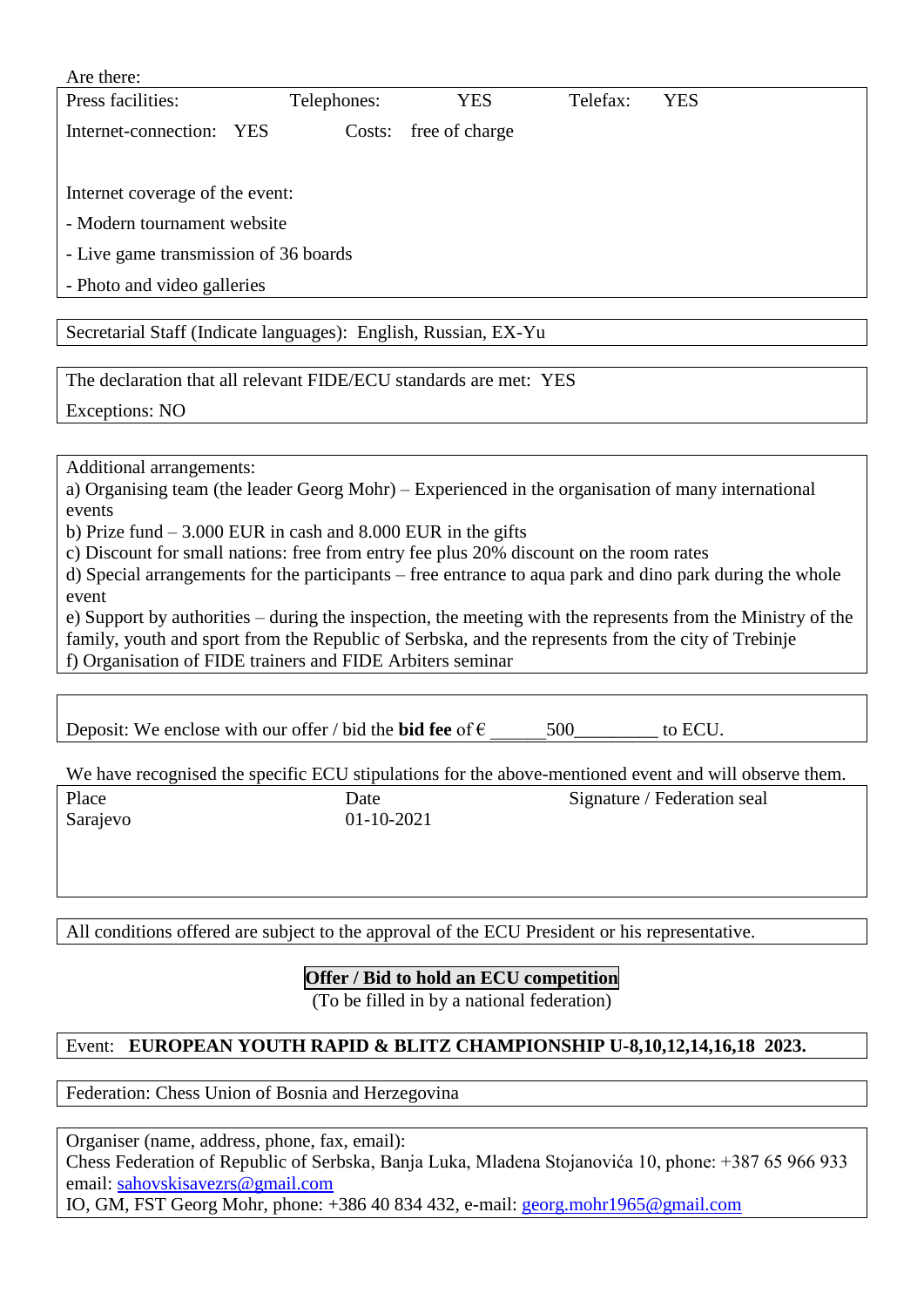(Probable) City: **TREBINJE**

Proposed time schedule: Arrival: 10.06.2023. Departure: 16.06.2023.

Financial guarantee: According to ECU Financial Rules, all the financial guaranties will be covered. Declaration and/or Government Guarantee if applicable.

Declaration generally assuring visas to representatives of all federations: Citizens of almost all European countries do not need a visa to enter BIH. Participants who need a visa will receive assistance for a speed-up procedure. Exceptions, if any, and reasons: No.

Name of Tournament hall and its distance from accommodation: **SC "Olimp"** (Grad Sunca, Trebinje) – 1 – 3 min by walking distance from all hotels Dimensions: 48 m x 30 m (space 1.440 m2)

#### **Accommodation and meals of participants and for accompanying persons:** (give a classification of different hotels and meals, including room rates and the number of persons per room.)

| SL "Panorama" hotel $5^*$ : $1/2 - 65$ Eur, $1/1 - 85$ EUR |                                                              |
|------------------------------------------------------------|--------------------------------------------------------------|
|                                                            | Apartmani "Bijeli grad" $4$ ": from $49 - 59$ EUR per person |
| $SL$ "Olimp" hotel $3$ ":                                  | $1/2 - 45$ Eur, $1/1 - 59$ EUR                               |
| Youth hostel:                                              | 35 Eur                                                       |

All the prices are for the full board, per person per day. Free internet in all rooms and reception halls.

**Travel connections** (the closest airport or railway station) Dubrovnik airport (25 km) – international airport with daily flights to almost all European countries, with the possibility of flying with low-cost companies Tivat airport (65 km) – International airport **Transfer from airport/railway station** (distance, vehicle, costs) Dubrovnik airport (25 km) – 30 Eur Tivat airport (65 km) – 40 Eur

Is there an **organising fee** to be paid: Rapid 25 Eur per player, Blitz 10 Eur per player, ECU fee according to the ECU Financial Regulations

| Are there:                            |            |             |                |          |            |  |
|---------------------------------------|------------|-------------|----------------|----------|------------|--|
| Press facilities:                     |            | Telephones: | <b>YES</b>     | Telefax: | <b>YES</b> |  |
| Internet-connection:                  | <b>YES</b> | Costs:      | free of charge |          |            |  |
|                                       |            |             |                |          |            |  |
| Internet coverage of the event:       |            |             |                |          |            |  |
| - Modern tournament website           |            |             |                |          |            |  |
| - Live game transmission of 36 boards |            |             |                |          |            |  |
| - Photo and video galleries           |            |             |                |          |            |  |
|                                       |            |             |                |          |            |  |

Secretarial Staff (Indicate languages): English, Russian, EX-Yu